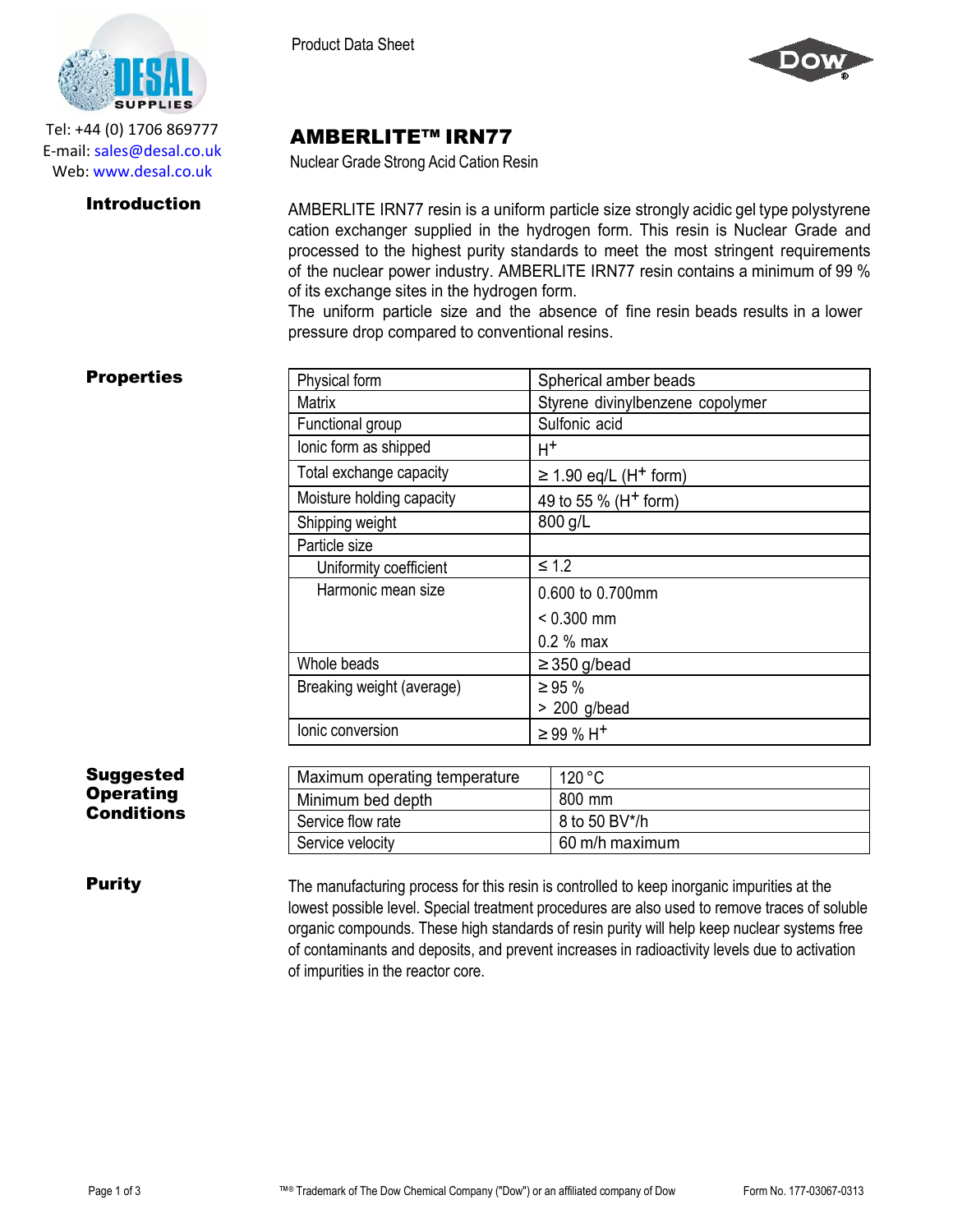|                                                          | Purity                                                                                                                                 | mg/kg dry resin                                                                                                                                         |                                                                                                                                                                                                                                                                                                                                                                      |
|----------------------------------------------------------|----------------------------------------------------------------------------------------------------------------------------------------|---------------------------------------------------------------------------------------------------------------------------------------------------------|----------------------------------------------------------------------------------------------------------------------------------------------------------------------------------------------------------------------------------------------------------------------------------------------------------------------------------------------------------------------|
|                                                          | Al                                                                                                                                     | $\leq 50$                                                                                                                                               |                                                                                                                                                                                                                                                                                                                                                                      |
|                                                          | Ca                                                                                                                                     | $\leq 50$                                                                                                                                               |                                                                                                                                                                                                                                                                                                                                                                      |
|                                                          | Co                                                                                                                                     | $\leq 30$                                                                                                                                               |                                                                                                                                                                                                                                                                                                                                                                      |
|                                                          | Cu<br>Fe                                                                                                                               | $\leq 10$<br>$\leq 50$                                                                                                                                  |                                                                                                                                                                                                                                                                                                                                                                      |
|                                                          | Hg                                                                                                                                     | $\leq 20$                                                                                                                                               |                                                                                                                                                                                                                                                                                                                                                                      |
|                                                          | K                                                                                                                                      | $\leq 40$                                                                                                                                               |                                                                                                                                                                                                                                                                                                                                                                      |
|                                                          | Mg                                                                                                                                     | $\leq 50$                                                                                                                                               |                                                                                                                                                                                                                                                                                                                                                                      |
|                                                          | Na                                                                                                                                     | $\leq 50$                                                                                                                                               |                                                                                                                                                                                                                                                                                                                                                                      |
|                                                          | Pb                                                                                                                                     | $\leq 10$                                                                                                                                               |                                                                                                                                                                                                                                                                                                                                                                      |
| <b>Hydraulic</b><br><b>Characteristics</b>               | <b>Primary water treatment:</b><br><b>Radwaste treatment:</b><br>Decontamination:<br>Resin handling<br>a minimum of 50%. See figure 1. | Removal of radioactive cations such as 137 Cesium from waste streams.<br>Removal of cationic radioactive material from spent decontaminating solutions. | Removal of fission products, activated corrosion products, and suspended matter. It is also<br>used to control the pH of the reactor coolant stream by removing the excess 7Lithium.<br>To maintain the high purity of nuclear grade resins, deionised water should be used<br>for all resin handling. If the resin requires backwashing, the bed should be expanded |
|                                                          | water.                                                                                                                                 |                                                                                                                                                         | Figure 2 shows the approximate pressure drop for each meter of bed depth of<br>AMBERLITE IRN77 resin in normal downflow operation at various temperatures<br>and flow rates. Pressure drop data are valid at the start of the service run with clear                                                                                                                 |
|                                                          |                                                                                                                                        | Figure 2: Pressure Drop                                                                                                                                 |                                                                                                                                                                                                                                                                                                                                                                      |
| Figure 1: Bed Expansion                                  |                                                                                                                                        | kPalm                                                                                                                                                   |                                                                                                                                                                                                                                                                                                                                                                      |
| 140<br>120<br>100<br>Bed expansion (%)<br>80<br>60<br>40 | 10°C<br>20°C<br>30°C                                                                                                                   | 80<br>70<br>60<br>Pressure drop<br>50<br>40<br>30<br>20                                                                                                 | 10°C<br>20°C<br>30°C                                                                                                                                                                                                                                                                                                                                                 |

20

 $\pmb{\text{10}}$ 

ō  $\mathfrak o$ 

 $10<sub>10</sub>$ 

20

30

Service flow rate

 $\delta \bar{0}$ 

50

60 m/h

20

 $\mathfrak o$